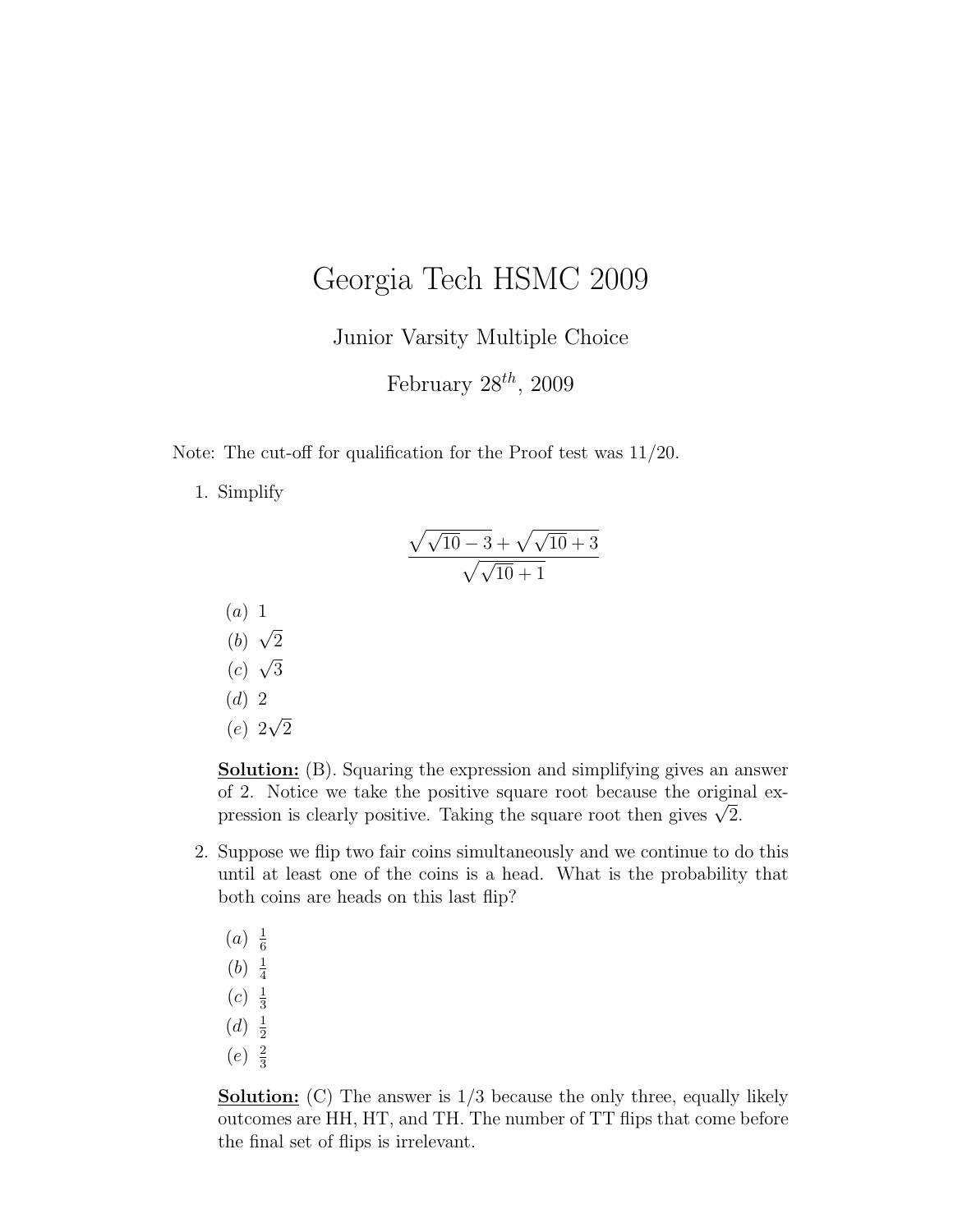- 3. A cube and sphere have the same surface area. What is the ratio of the volume of the sphere to the volume of the cube?
	- $(a) \frac{\pi}{2}$ 2 (b)  $\overline{a}$ 3 π  $(c)$  $\ddot{\phantom{a}}$ 6 π
	- $(d) \frac{4}{3}$  $rac{4}{3}\pi$
	- $(e)$   $\pi$ √ 2

**Solution:** (C) Let x be the side length of the cube and r be the radius of the sphere. Then  $6x^2 = 4\pi r^2$ . So  $r = x\sqrt{3/2\pi}$ . Plugging this value for r into the formula for the volume of a sphere,  $\frac{4}{3}\pi r^3$  gives the answer for  $\frac{1}{\sqrt{\frac{6}{\pi}}}$  $\frac{6}{\pi}$ .

- 4. A fair coin is flipped. If it lands heads up, two dice are thrown. If it lands tails up, three dice are thrown. What is the probability that the sum of the numbers showing on the top faces of the dice is 4?
	- $(a) \frac{7}{14}$ 144  $(b) \frac{1}{18}$ 18  $(c) \frac{27}{436}$ 432  $(d) \frac{1}{16}$ 16  $(e) \frac{5}{76}$ 72

**Solution:** (A) The probability is given by

$$
\frac{1}{2} \cdot \frac{3}{36} + \frac{1}{2} \cdot \frac{3}{216} = \frac{21}{432} = \frac{7}{144}.
$$

- 5. How many zeroes are at the end of 35!?
	- (a) 6
	- (b) 7
	- (c) 8
	- $(d)$  9
	- (e) 10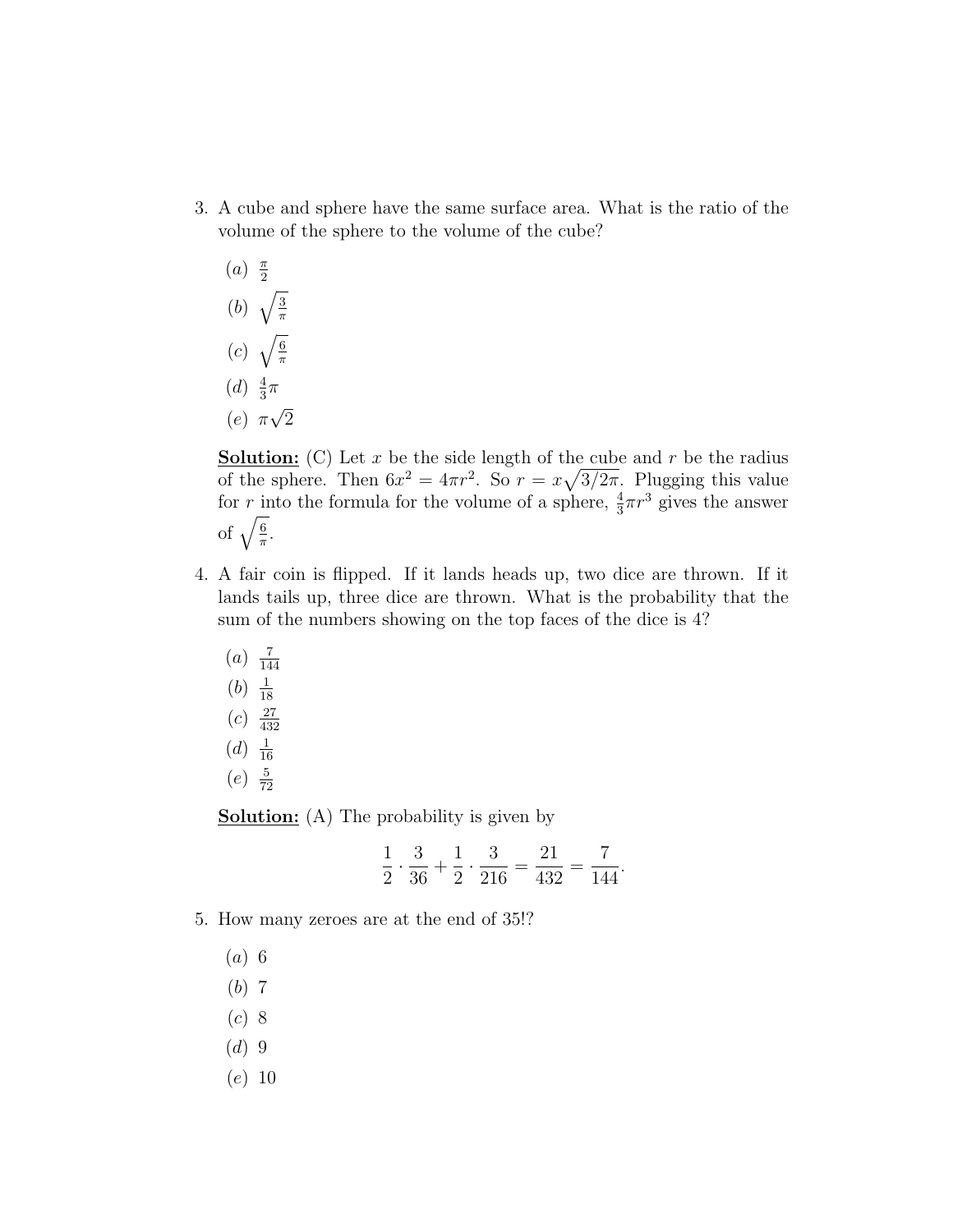**Solution:** (C) Notice that the only way we can get a zero in this expression is for there to be a factor of  $10 = 2 \cdot 5$ . We then need to find the minimum of the number of 5's and the number of 2's, and this will be our answer. The number of 5's, is smaller and there are 8 factors of 5 in 35!, so the answer is 8.

- 6. One plane flies at a ground speed 75 miles per hour faster than another. On a particular flight, the faster plane requires 3 hours and the slower one 3 hours and 36 minutes. What is the distance of the flight?
	- $(a)$  375 miles
	- (b) 450 miles
	- (c) 1000 miles
	- $(d)$  1350 miles
	- (e) 1450 miles

**Solution:** (D) Let d be the distance of the flight and let x be the speed of the slower plane. Solving the equations  $\frac{d}{x+75} = 180$  and  $\frac{d}{x} = 216$  yields  $x = 375$ . Solving for d gives 1350 miles.

7. What is the smallest positive odd integer n such that the product

$$
2^{1/7}2^{3/7}2^{5/7}\cdots 2^{(2n+1)/7}
$$

is greater than 16000?

- $(a)$  9
- (b) 11
- (c) 13
- $(d) 15$
- (e) 17

**Solution:** (A) Recall that  $1 = 3 + 5 + \cdots + 2n + 1 = (n + 1)^2$ . As a result, notice the product  $2^{[1+3+\cdots+2n+1]/7} = 2^{(n+1)^2/7}$ . For  $n = 9$ , notice that  $2^{100/7} > 2^{14} > 16000$ .

8. What is the smallest positive integer *n* such that  $\sqrt{n}$  – √  $\overline{n-1} < \frac{1}{60}$ ?

- (a) 899
- (b) 900
- $(c) 901$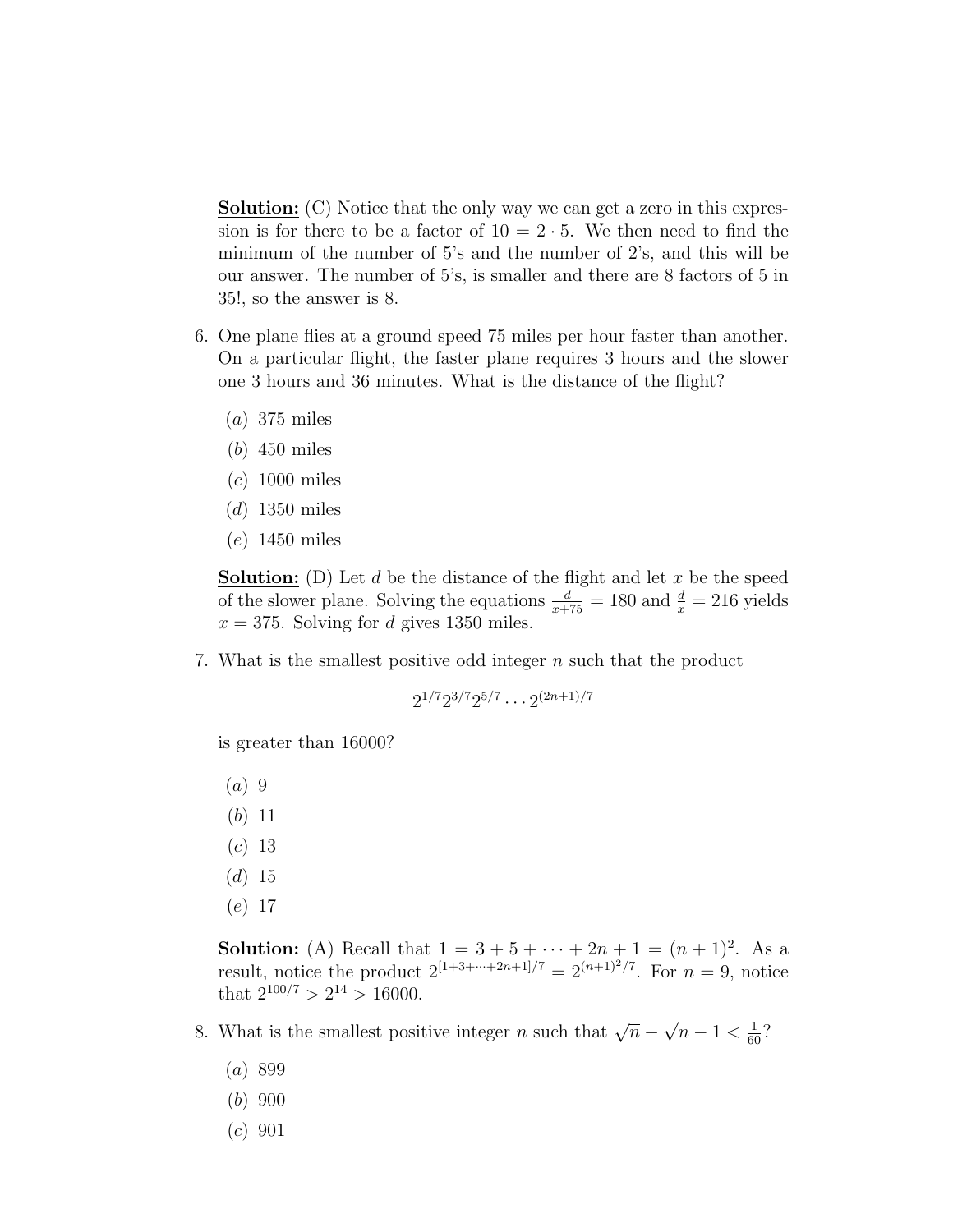- $(d)$  2499
- (e) 2500

**Solution:** (C) Notice that we need to find the smallest integer n such **Solution:** (C) Notice that we need to find the smallest integer *n* such that  $\sqrt{n} + \sqrt{n-1} > 60$ . Since  $\sqrt{900} + \sqrt{899} < 60$  and  $\sqrt{901} + \sqrt{900} > 60$ ,  $n = 901$ .

- 9. Opposite sides of a regular hexagon are 18 inches apart. The length of each side, in inches is:
	- $(a) 10$ √
	- (b) 8 2 √
	- $(c)$  9 2 √
	- $(d)$  6 3 √
	- $(e) \frac{13}{2}$ 2 3

**Solution:** (D) Let the vertices of the hexagon be labeled consecutively  $A_1, A_2, \ldots, A_6$ . Consider the line segment  $A_1A_3$ , which is of length 18. Draw a perpendicular bisector of this line segment starting from  $A_2$ . This produces two 30-60-90 right triangles, where the 60 degree side is of length 9. The hypotenuse, the length of a side of the hexagon, is or length 9.<br>therefore 6√3.

- 10. At the ballroom dance competition, there were 10 couples. Each person shook hands with everyone except their partner. How many handshakes took place?
	- $(a)$  45
	- (b) 100
	- $(c)$  180
	- $(d)$  190
	- (e) 200

**Solution:** (C) If the partners were to shake each others hands, there **Solution:**  $\binom{20}{3}$  $\binom{20}{2}$  = 190 handshakes. Subtracting the 10 partner handshakes that did not occur leaves 180.

11. The average of three positive integers is 5. The average of their reciprocals is 17/72. Their product is 96. What is the median of the three numbers?

(a) 3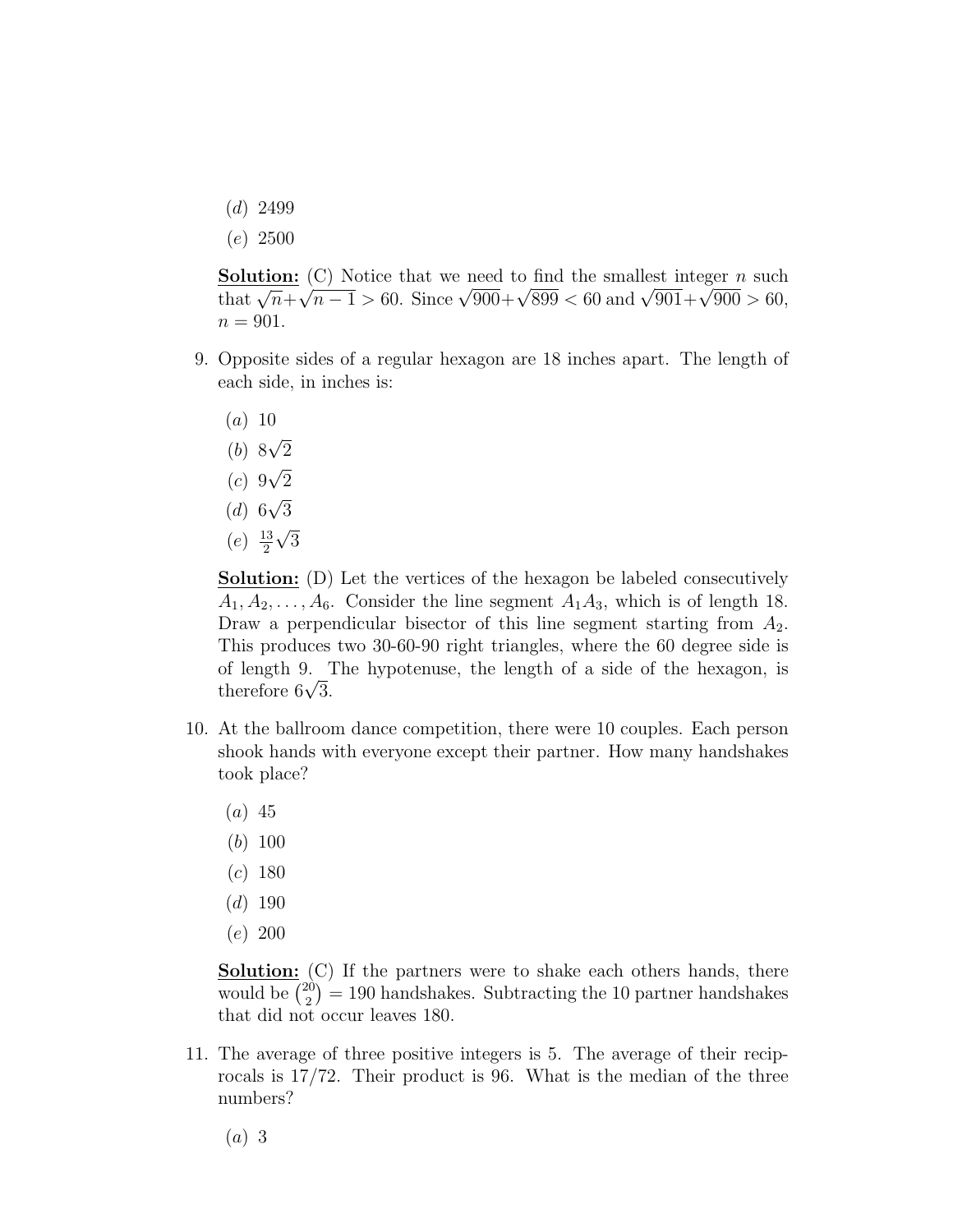- (b) 4
- $(c)$  5
- $(d)$  6
- (e) 7

Solution: (B) Guess and check works well here. What three integers have a product of 96 whose average is 5? Notice  $96 = 3 \cdot 2^5$ . The three numbers are 3, 4 and 8. This gives a median of 4, product of 96, and average of reciprocals  $1/8 + 1/4 + 1/3 = 17/(24 \cdot 3)$  is 17/72. More explicitly, consider the factors of 96. In order for the average of the three integers to be five, the largest factor we can use is 12, but this forces us to use (12, 2, 1) as the three integers, and their product is 24. So this leaves 1,2,3,4, 6, 8 as the choices for the integers. The only triple left that gives a product of 96 is (3, 4, 8).

- 12. A library shelf contains seven books. Three books are math books and four books are history books. In how many ways can the books be arranged on the shelf so that all the math books will be together?
	- (a) 24
	- (b) 120
	- $(c)$  144
	- $(d)$  240
	- (e) 720

Solution: (E) There are five slots for the math books. We can order the math books in 6 different ways and can order the history books in 24 different ways. This gives  $24 \cdot 5 \cdot 6 = 720$ .

- 13. There are 29 people in a room. Of these 9 speak at least Spanish, 22 speak at least English and 5 speak neither Spanish or English. How many people in the room speak both Spanish and English?
	- (a) 3
	- (b) 4
	- $(c)$  6
	- $(d)$  7
	- (e) 8

Solution: (D) Of the possible speakers of both Spanish and English, 22 of 24 speak English. So there are two speakers that speak only Spanish. The other seven Spanish speakers speak English.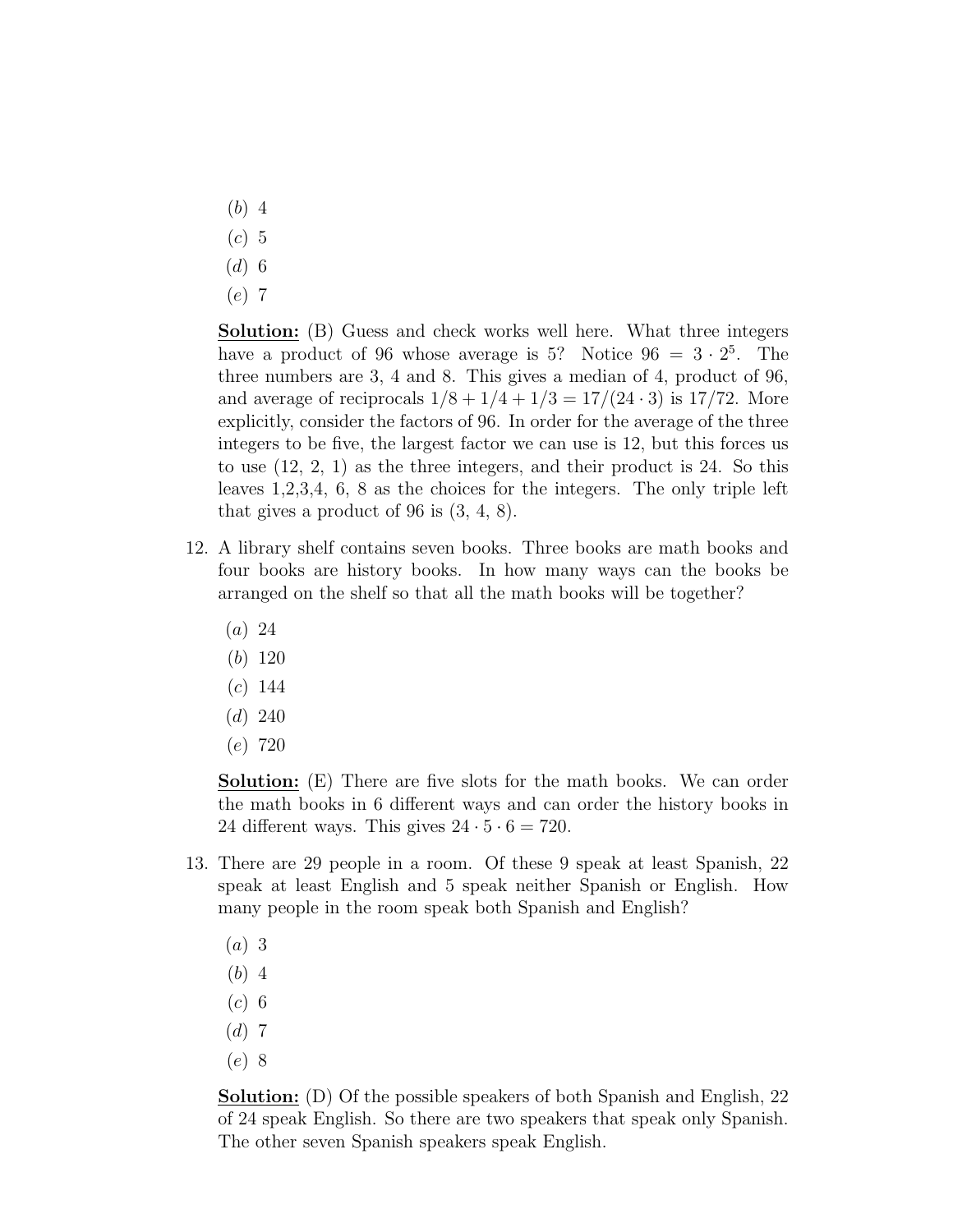- 14. How many regular polygons, with number of sides less than 100, have interior angle measures whose values are integer degrees?
	- $(a) 11$
	- (b) 16
	- $(c) 19$
	- $(d) 20$
	- (e) 21

**Solution:** (C) Look at the factors of  $360 = 2^3 3^2 5$ . Each factor under 100 gives the number of sides of a regular polygon where the interior angle measures are values of integer degrees. This list is: 3, 4, 5, 6, 8, 9, 10, 12, 15, 18, 20, 24, 30, 36, 40, 45, 60, 72, 90. There are 19 numbers on this list.

- 15. Suppose the first five terms of an arithmetic progression are  $a, x, b, 2x, c$ . What is the ratio of  $a$  to  $c$ ?
	- $(a) 1/5$
	- (b) 1/4
	- $(c) 2/5$
	- $(d)$  3/5
	- (e) 4/5

**Solution:** (A) The difference between successive terms is  $x/2$ . As a result  $a = x/2, e = 5x/2$ . So the ratio is 1/5.

- 16. Consider 5 distinct points in the plane. If we draw line segments (possibly curves) between each pair of points, what is the minimum number of times these segments cross?
	- $(a)$  0
	- (b) 1
	- $(c)$  2
	- (d) 3
	- (e) 4

**Solution:** (B) This is equivalent to the *crossing number* of the complete graph on five vertices( in graph theory). By Kuratowski's theorem, the answer is not zero, and we can construct a drawing where there is only one crossing.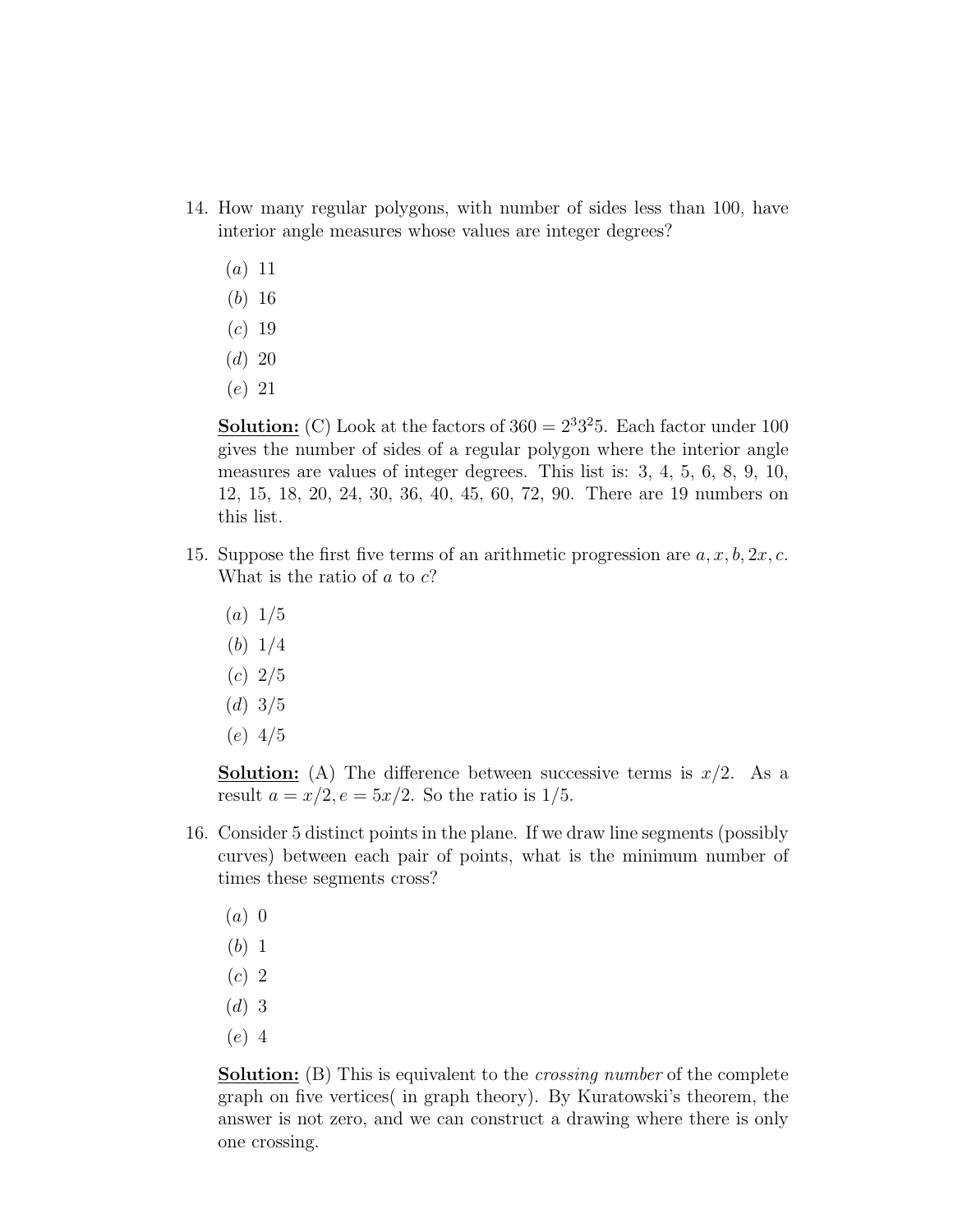17. How many ordered pairs of integers  $(x, y)$  are solutions to

$$
x^3 + y^4 = 2009?
$$

- $(a)$  0
- (b) 1
- $(c)$  2
- $(d)$  3
- (e) 4

Solution: (A) Notice that 2009 is congruent to 7 modulo 13. The residues of a cube mod 13 are 0,1,5, 8 or 12, while the residues of a fourth power are 0,1,3 or 9. Notice then there are no integral solutions to our equation.

- 18. If the sum of the first 2n positive integers is 77 more than the sum of the first  $n$  positive integers, then the sum of the first  $3n$  integers is:
	- $(a)$  49
	- (b) 105
	- (c) 120
	- $(d)$  210
	- (e) 231

Solution: Let's solve for *n*:

$$
\frac{n(n+1)}{2} + 77 = \frac{2n(2n+1)}{2}
$$

This gives  $n = 7$ . The sum of the first 21 integers is 231.

- 19. If a hen and a half can lay an egg and a half in a day and a half, how many days will it take for 10 hens to lay 60 eggs?
	- (a) 6
	- $(b)$  7 $\frac{1}{2}$ 2
	- $(c)$  8
	- $(d)$  9
	- (e) 12

**Solution:** (D) By the problem statement, 1.5 hens can lay one egg in one day. So each hen lays  $\frac{2}{3}$  of an egg each day. So 10 hens lay  $\frac{20}{3}$  eggs per day. We need  $\frac{180}{3}$  total eggs, so this takes  $\frac{180}{20} = 9$  days.